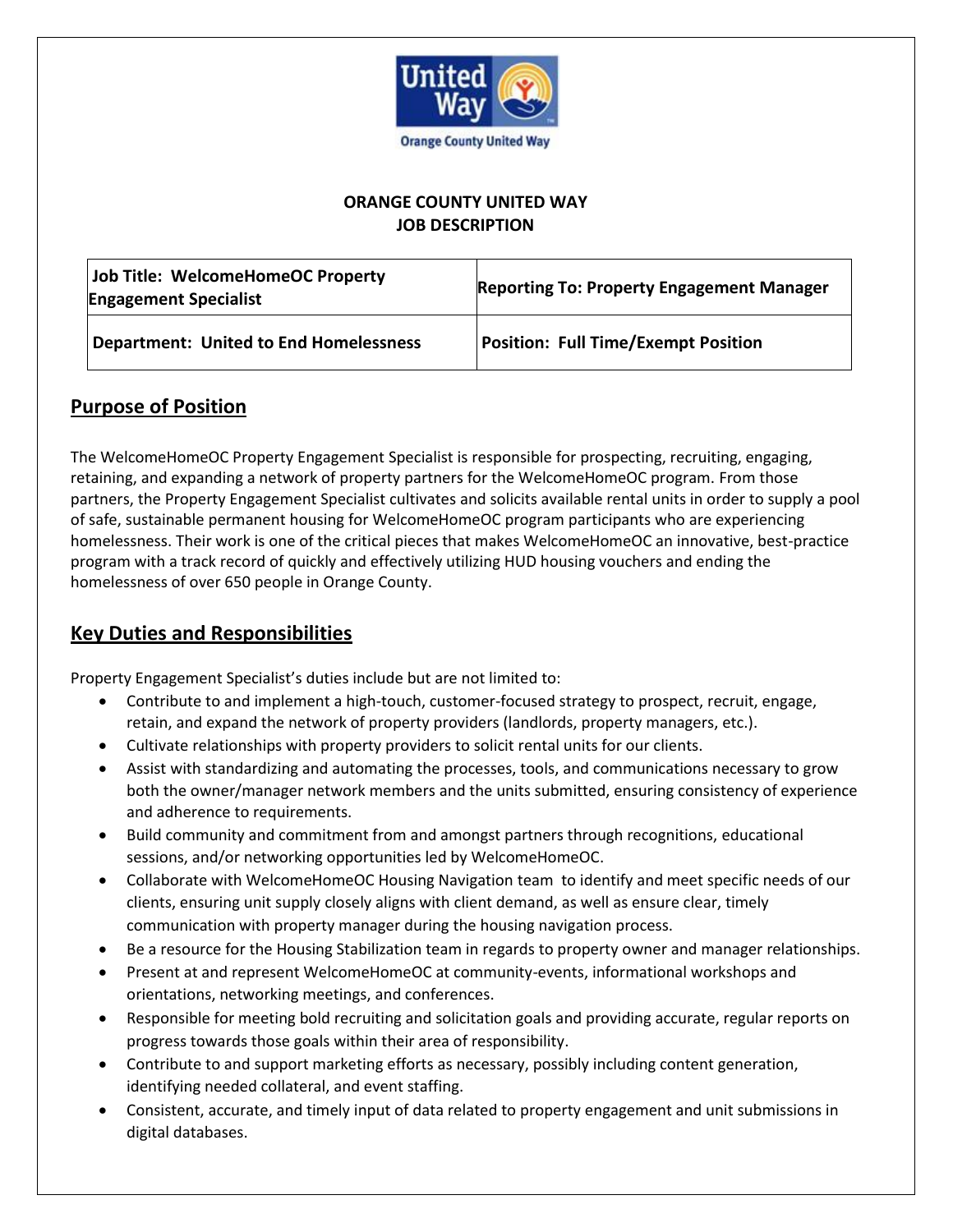

- Maintain consistent communication channels with all parties, including property managers, property partners, public housing authority, and other collaborating partners.
- Understand the basics of rental assistance vouchers, landlord-tenant law, rental contracts, and fair housing requirements, to assist property managers, program participants, and case managers.
- Be knowledgeable about and connect property partners to other Orange County United Way functions as necessary.

# **Job Requirements**

- At least two (2) years of related professional experience, such as external sales, donor development, community relations, or business relations, preferred.
- Experience cultivating and maintaining productive, professional relationships with various stakeholders, preferred.
- Bachelor's degree or higher, in communications, real estate, business administration, public relations, marketing, human services, social sciences or a related field preferred but not required.
- An understanding of basic landlord-tenant responsibilities and experience in property management and/or landlord advocacy programs preferred but not required.
- Knowledgeable about affordable housing, residential rentals, property management, real estate businesses, housing vouchers, and/or the Orange County rental market and submarkets preferred, but not required.
- Familiarity with people experiencing homelessness, chronic health and mental health concerns, domestic and intimate partner violence, poverty, reintegration from institutions, post-military, and the social services available to these groups is beneficial.
- Fluency in the English language is required. Speaking ability of a language other than English is an added asset, but is not required.
- Comfortable with computers and Microsoft Office 2016 (esp. Teams), Zoom, Airtable, Salesforce, or a comparable CRM or database tool.
- Experience and contacts in Orange County preferred but not required.

# **Core Competencies**

- Ability to close a sale, solidify an alliance, and convince people to take action for themselves and the cause, always offering world-class customer service to all our partners, creating relationships and building community with our partners.
- Goal-oriented and driven to do one's best.
- Flexible and willing to pivot, experiment, and problem-solve to find the most effective solutions and tools, adapting and learning as necessary.
- Decisive and resourceful with the willingness to accept responsibility and take charge of results.
- Detailed oriented, equally attentive to the checkbox in the paperwork, the grammar in the copy, and compliance to our contracts.
- A team player, who is inclusive, adaptable, creative, and energetic, ready to succeed under a demanding workload with diverse collaborators, while displaying sensitivity to cultural and socioeconomic characteristics of our clients.